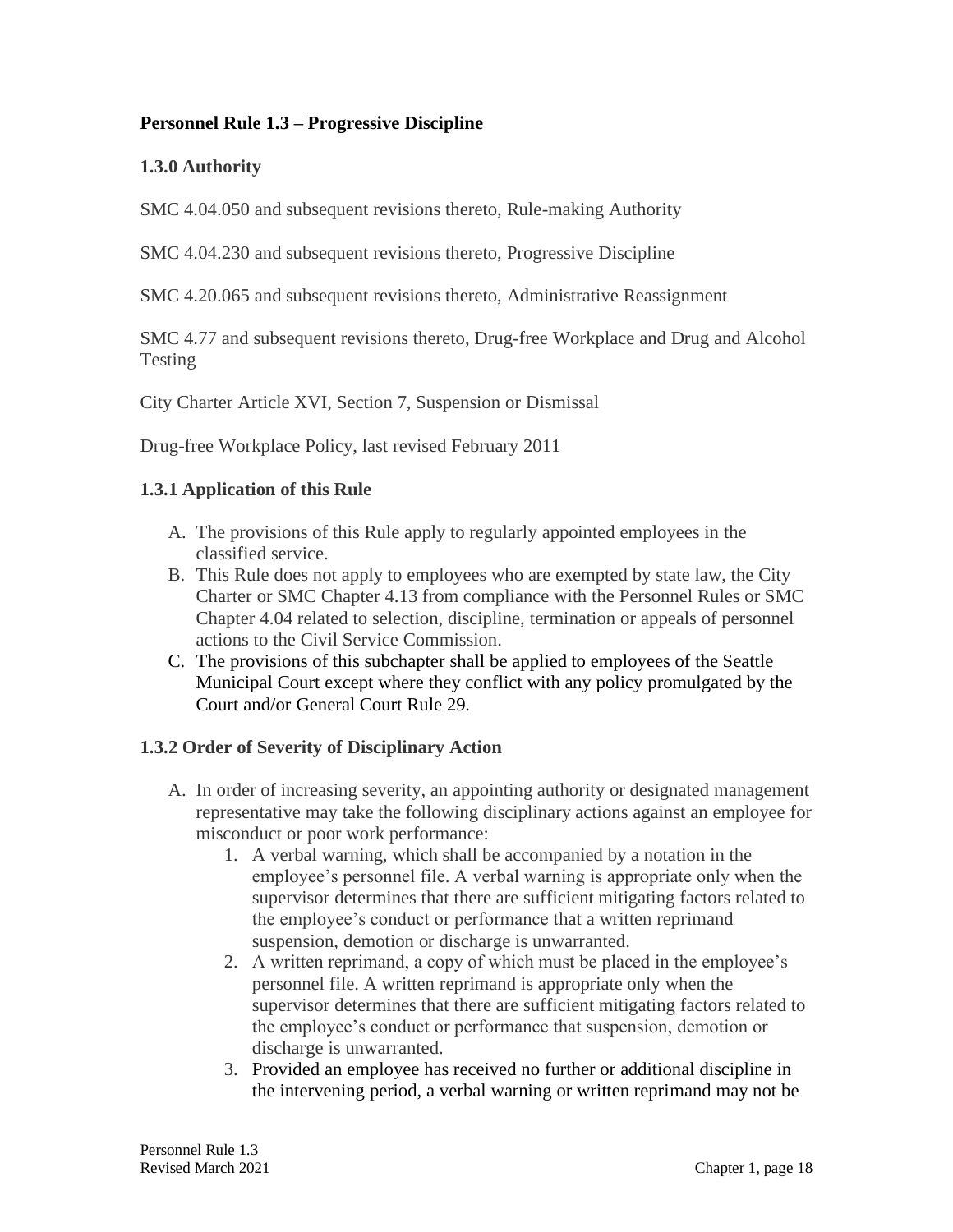used for progressive discipline after two (2) years other than to show notice of any rule or policy at issue.

- 4. Discipline that arises as a result of a violation of workplace policies of City Personnel Rules regarding harassment, discrimination, retaliation, or workplace violence, shall not be subject to Personnel Rule 1.3.2 A.3.
- B. In order of increasing severity, the disciplinary actions which a supervisor may recommend and the appointing authority may approve against an employee include:
	- 1. Suspension up to 30 calendar days.
		- a) Salaried employees shall be suspended in minimum increments of one workweek, except that suspensions for major safety violations may be imposed for at least 1 workday but less than 1 workweek.
	- 2. Demotion.
		- a) The appointing authority may demote an employee to a vacant position in a lower-paying classification or title in the same employing unit for disciplinary reasons. The employee must meet the minimum qualifications for the lower-paying classification or title. An employee who is demoted shall lose all rights to the higher class.
	- 3. Discharge.
- C. The disciplinary action imposed depends upon the seriousness of the employee's offense and such other considerations as the appointing authority or designated management representative deems relevant. In the absence of mitigating circumstances, a verbal warning or a written reprimand shall not be given for a major disciplinary offense.
- D. A regular employee may be suspended, demoted or discharged only for justifiable cause. This standard requires that:
	- 1. The employee was informed of or reasonably should have known the consequences of his or her conduct;
	- 2. The rule, policy or procedure the employee has violated is reasonably related to the employing unit's safe and efficient operations;
	- 3. A fair and objective investigation produced evidence of the employee's violation of the rule, policy or procedure;
	- 4. The rule, policy or procedure and penalties for the violation thereof are applied consistently; and
	- 5. The suspension or discharge is reasonably related to the seriousness of the employee's conduct and his or her previous disciplinary history.
- E. The appointing authority may suspend, demote or discharge a probationary employee without just cause. A written statement of any such action shall be provided to the Seattle Human Resources Director and the Civil Service Commission.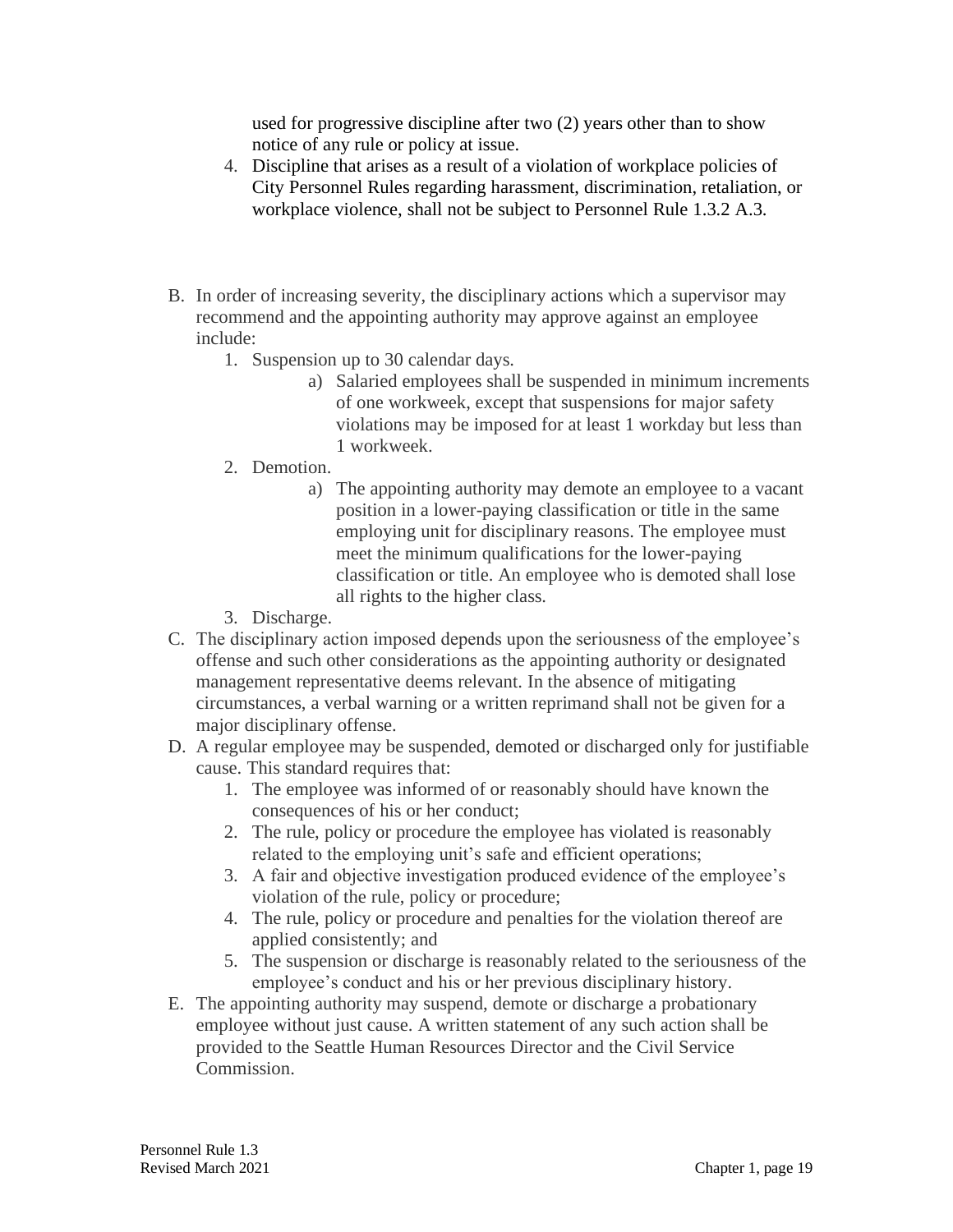#### **1.3.3 Major Disciplinary Offenses**

- A. The following is a nonexclusive list of major disciplinary offenses where a verbal warning or written reprimand will not be appropriate in the absence of mitigating circumstances:
	- 1. Committing an act of workplace violence, including but not limited to verbal assault, threatening behavior or physical assault occurring in or arising from the workplace;
	- 2. Testing positive for or being impaired or affected by alcohol or other controlled or illegal substance during working hours;
	- 3. Possession or sale of alcohol for use in the workplace or during working hours;
	- 4. Possession without a lawful prescription for or sale of a controlled or illegal substance in the workplace or during working hours.
	- 5. Reporting to work while taking a lawfully prescribed controlled substance or over-the-counter medication without obtaining a recommendation in writing from a health care provider, if the substance could affect the employee's ability to work safely;
	- 6. Use of City time, equipment or facilities for private gain or other non-City purpose;
	- 7. Falsifying or destroying the business records of the employer at any time or place, without authorization;
	- 8. Knowingly making a false statement on an application for employment or falsifying an employment-related examination document;
	- 9. Intentional damage to or theft of the property of the City, another employee, or others;
	- 10. Carrying or otherwise possessing firearms or any type of dangerous weapon and/or ammunition or similar devices or materials in the course of employment or on City property, except as authorized by the appointing authority;
	- 11. Making a bribe, accepting a bribe, or soliciting a bribe;
	- 12. Unauthorized absence;
	- 13. Endangering the safety of, or causing injury to, the person or property of another through negligence or intentional failure to follow policies or procedures;
	- 14. Conviction of any felony or misdemeanor crime or release from imprisonment for such conviction within the last 10 years when such conviction is work-related or may impair the employee's ability to perform his or her job duties;
	- 15. A knowing or intentional violation of the City Code of Ethics or other ordinances, the Personnel Rules, or the employing unit's adopted policies, procedures and workplace expectations;
	- 16. Acts of harassment or acts of discrimination that are prohibited by federal, state or local laws, or a failure to fulfill a responsibility to report incidents of harassment or discrimination to an appropriate City management representative;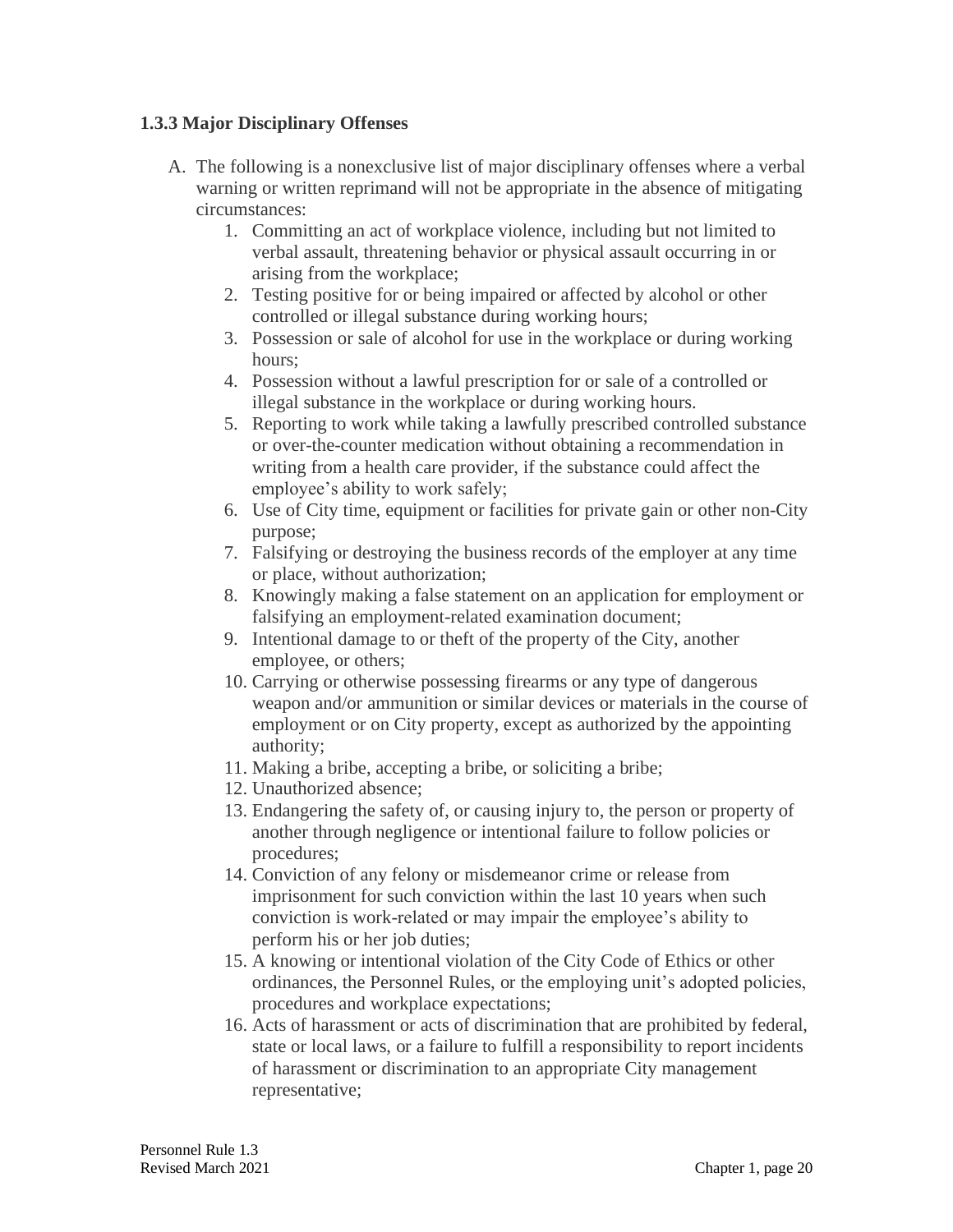- 17. Acts of retaliation against City employees or members of the public.
- 18. Other offenses of parallel gravity.
- B. In determining the level of discipline to impose, the appointing authority or designated management representative shall consider factors that he or she deems relevant to the employee and his or her offense, including but not necessarily limited to:
	- 1. The employee's employment history, including any previously imposed disciplinary actions;
	- 2. The extent of injury, damage or disruption caused by the employee's offense;
	- 3. The employee's intent; and
	- 4. Whether the offense constituted a breach of fiduciary responsibility or of the public trust.

#### **1.3.4 Reassignment During Investigation**

- A. While investigating an employee's alleged misconduct the appointing authority may remove the employee or other employees who are the cause of or otherwise significantly affected by such investigation from the workplace. The employee(s) may be temporarily reassigned to another work unit, or may be placed on administrative reassignment.
- B. An employee who is reassigned to another work unit pending the outcome of an investigation shall not have his or her pay rate reduced as a result of such reassignment.
- C. The appointing authority shall place an employee on paid administrative reassignment only when he or she determines that the employee's absence from the workplace is in the best business interest of the employing unit and there is no workplace to which the employee may be reassigned.

#### **1.3.5 Pre-Disciplinary Hearing**

- A. Prior to suspending, demoting or discharging a regular employee, the appointing authority shall conduct a pre-disciplinary hearing to permit the employee to respond to the charges made against him or her.
	- 1. The appointing authority shall provide the employee with oral or written notice of the charges made against him or her, an explanation of the evidence and the disciplinary action contemplated, and a reasonable opportunity for the employee to present an account of his or her conduct or performance.
	- 2. Upon receipt of a notice of recommended disciplinary action, an employee may choose to respond verbally or in writing. If the employee chooses to respond verbally, the appointing authority shall schedule a pre-disciplinary hearing.